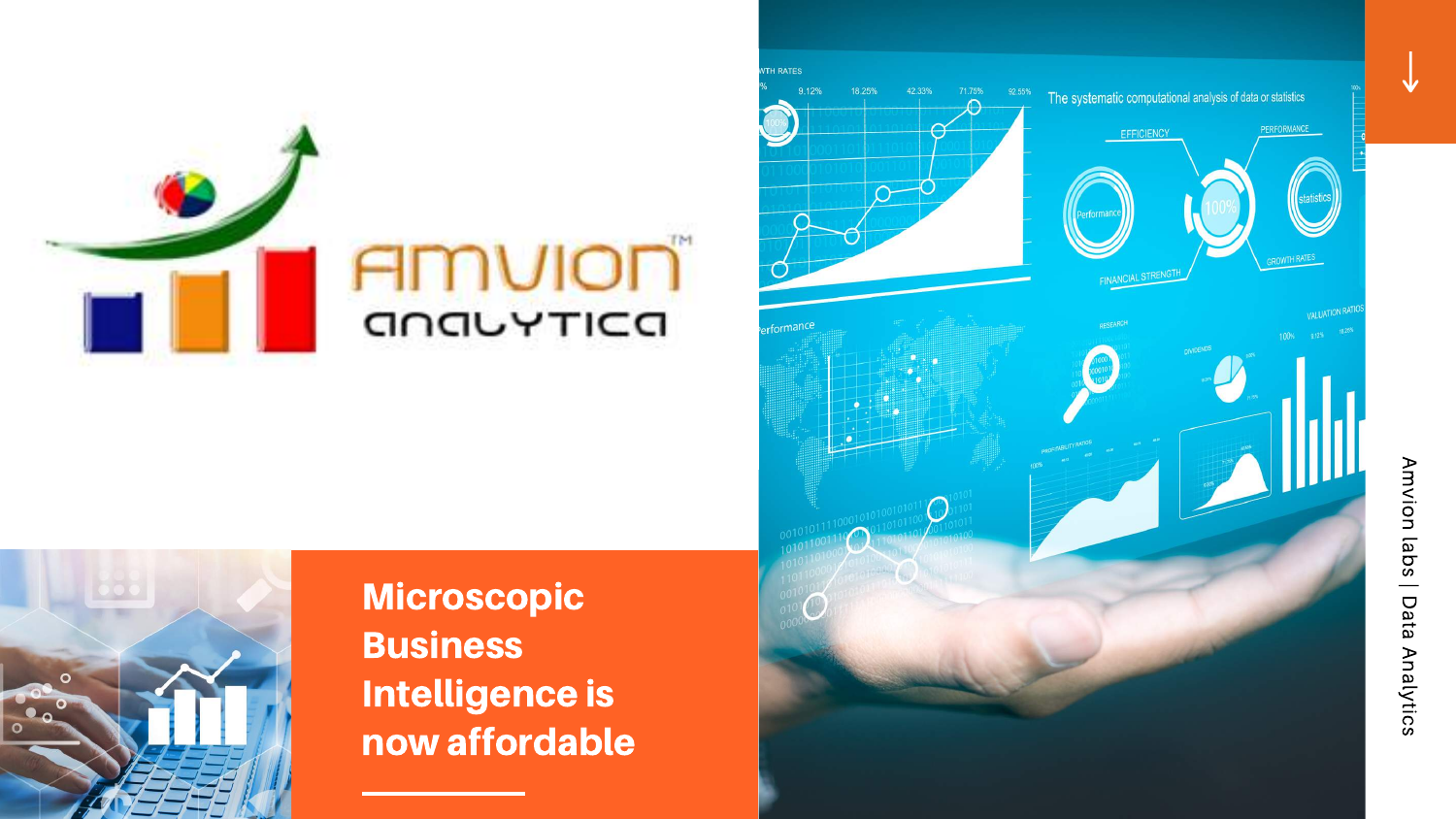# Data is the NEW Oil & Data Analytics is the DRILL to your Oil Rig

Data Analytics provides real-time data insights for better decision making

#### **COST REDUCTION**

#### **FASTER AND BETTER DECISION MAKING**



#### **BETTER MARKETING ORGANIZATION**

# $\mathbf{O}$







ທ

#### **PRODUCT ANALYSIS**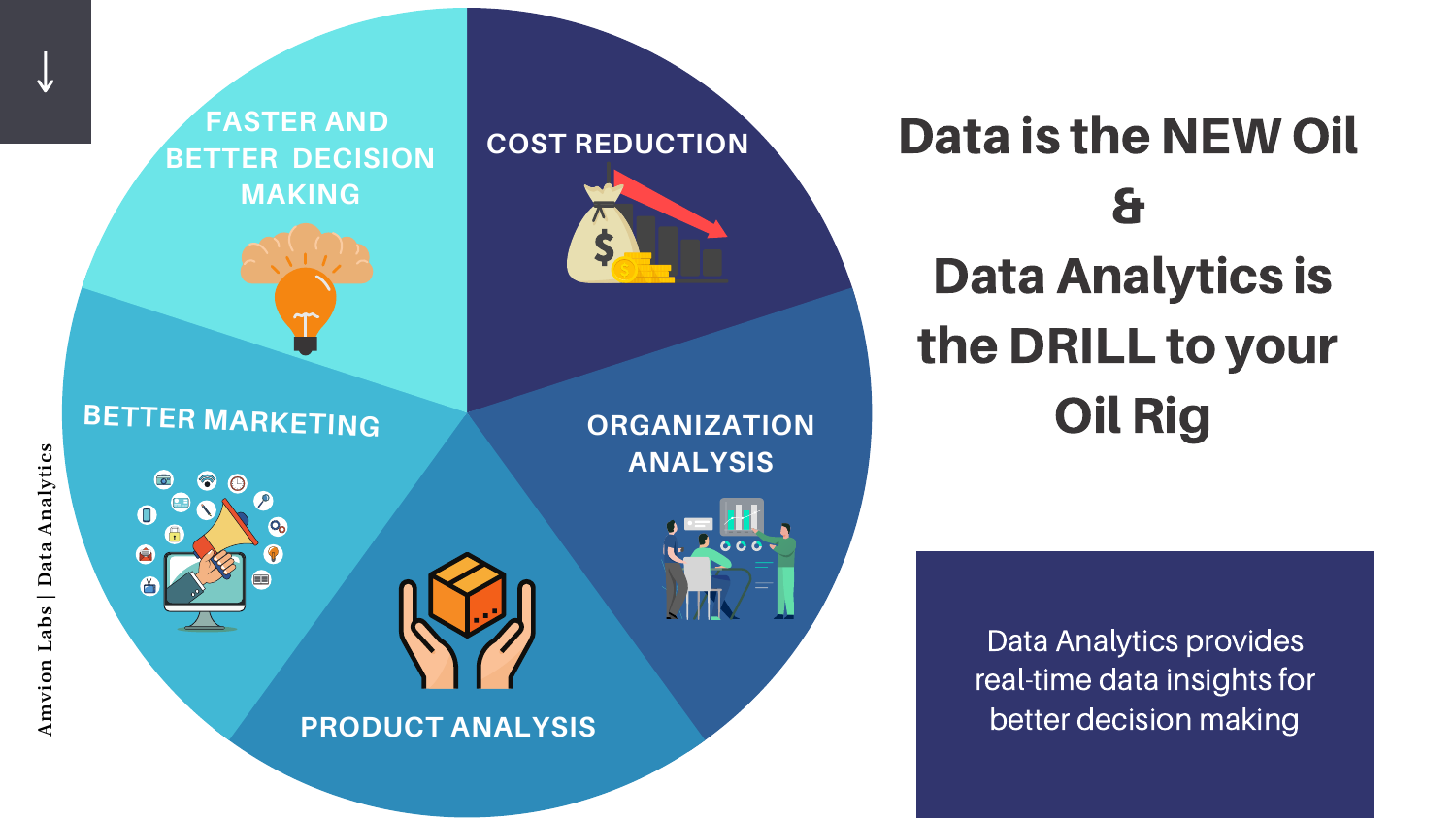# Big Data Analytics from Amvion Analytica



- **Collecting, Organizing and Analyzing data- of any Volume**
- **Real time velocity**
- **Multi-structured Variety(i.e. Structure, Semi Structure and Unstructured data) to discover Business Patterns and insights.**



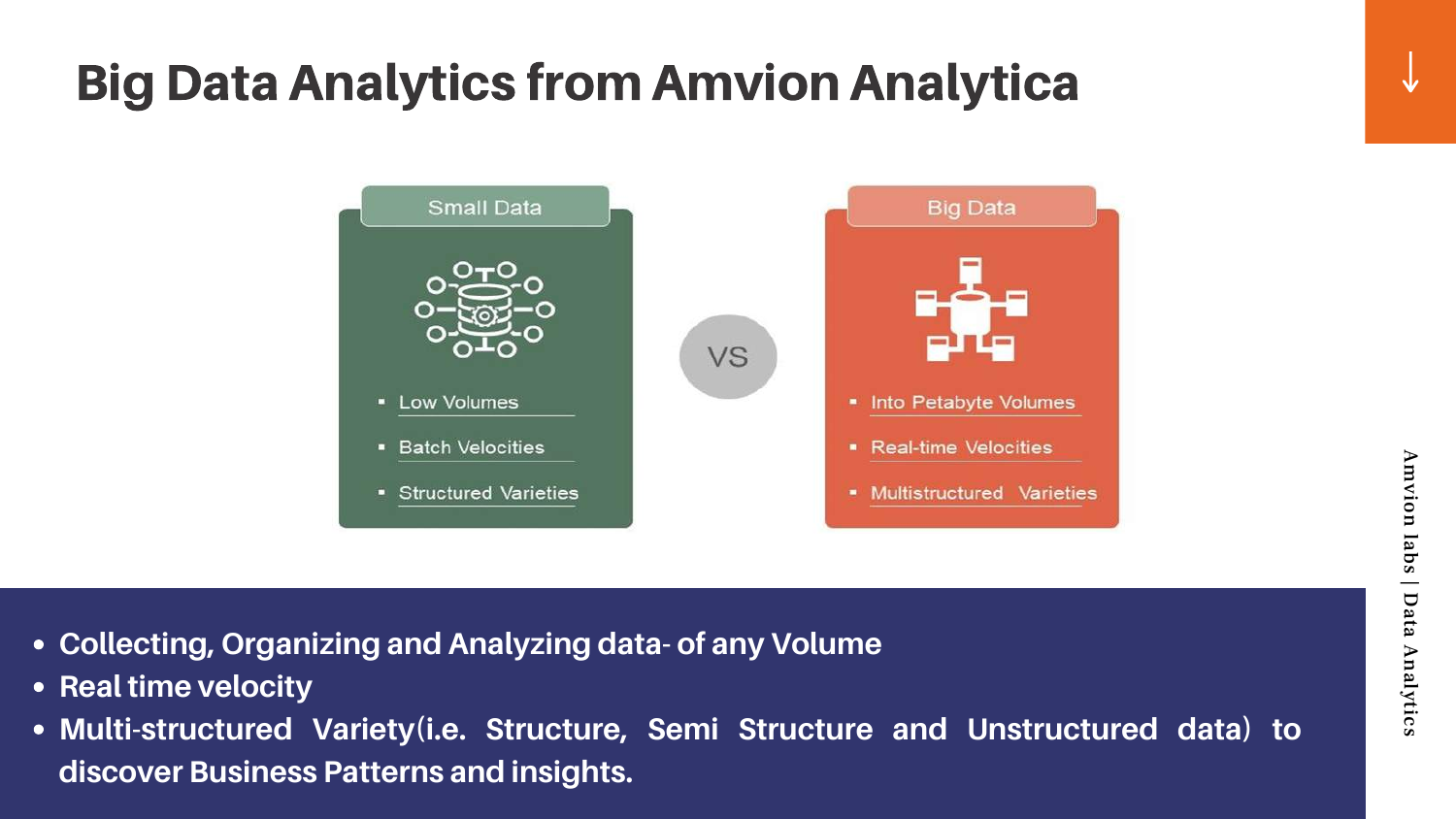

Amvion Labs | Data Analytics Amvion Labs | Data Analytics

# Data from ANY Source Data of ANY Type

### Amvion Analytica would normalize or correlate to extract desirable and meaningful information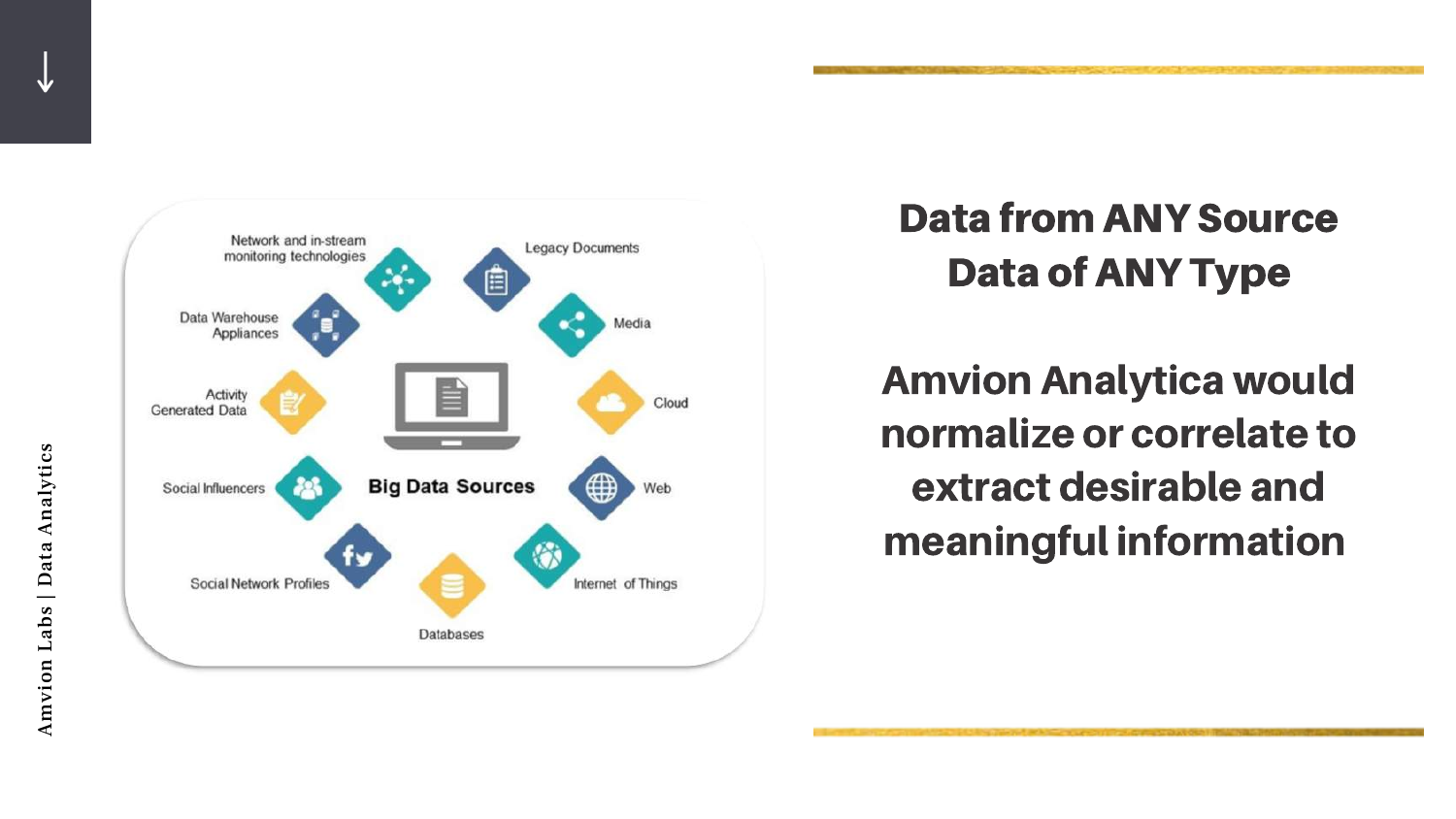# Process of Data Analytics

v i o  $\bf \Xi$ ہ<br>ھ  $\overline{\mathbf{u}}$  $\boldsymbol{\omega}$ |  $\overline{\mathsf{d}}$ a<br>a  $\blacktriangleright$  ${\bf \Xi}$ alytic

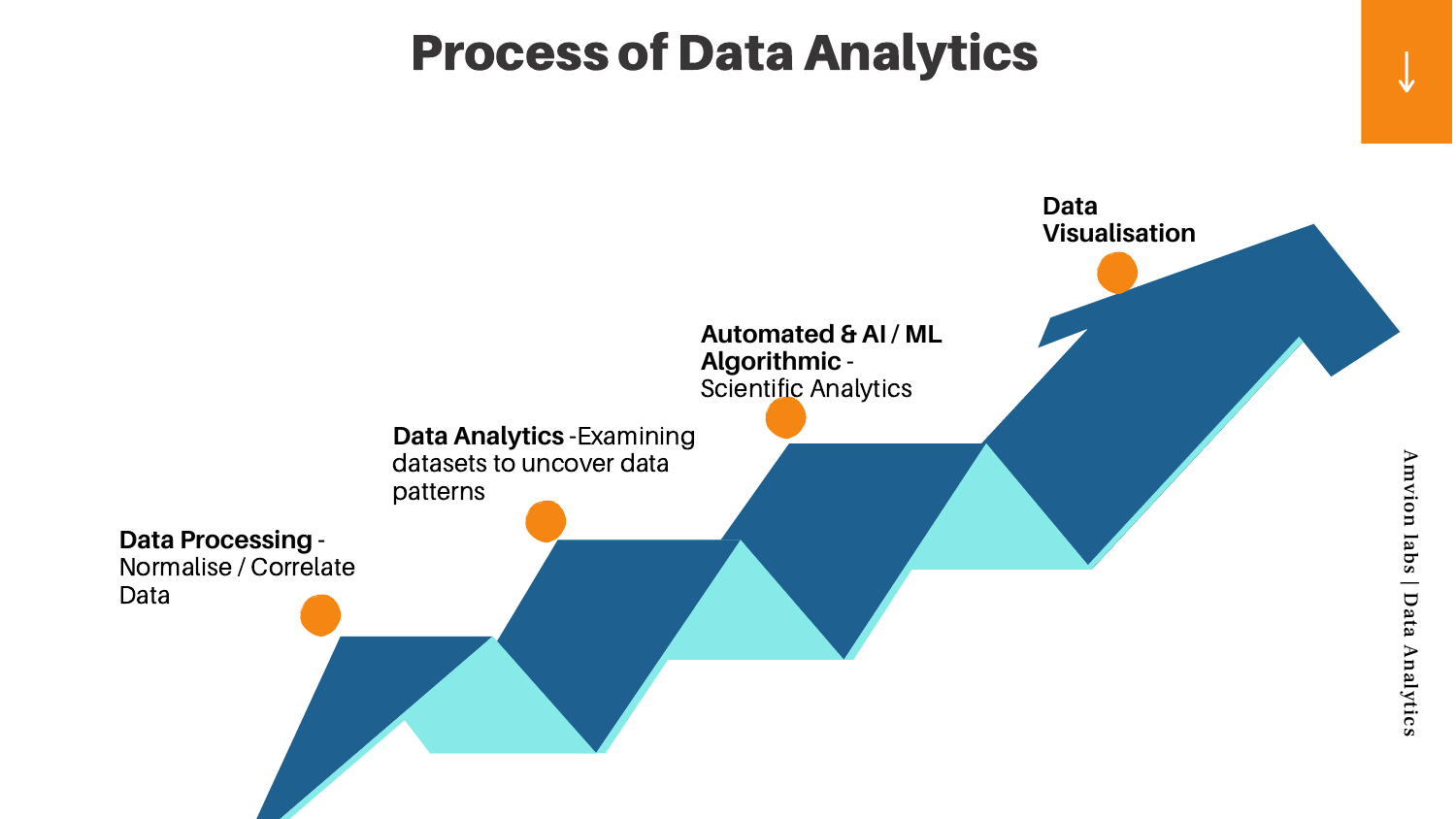

# DATA PROCESSING – NORMALISE / CORRELATE – DATA SANITISATION

Extract and Process any kind of data from any source

Extract and Process any kind of data from any source source source and the source of the source data quality

Transform the data to Meaningful data and load the data to the destination

 $\mathbf \omega$ ທ

Create Data Lake /Data Warehouse –Ready to be analysed

> Detect & Correct errors through data cleaning for high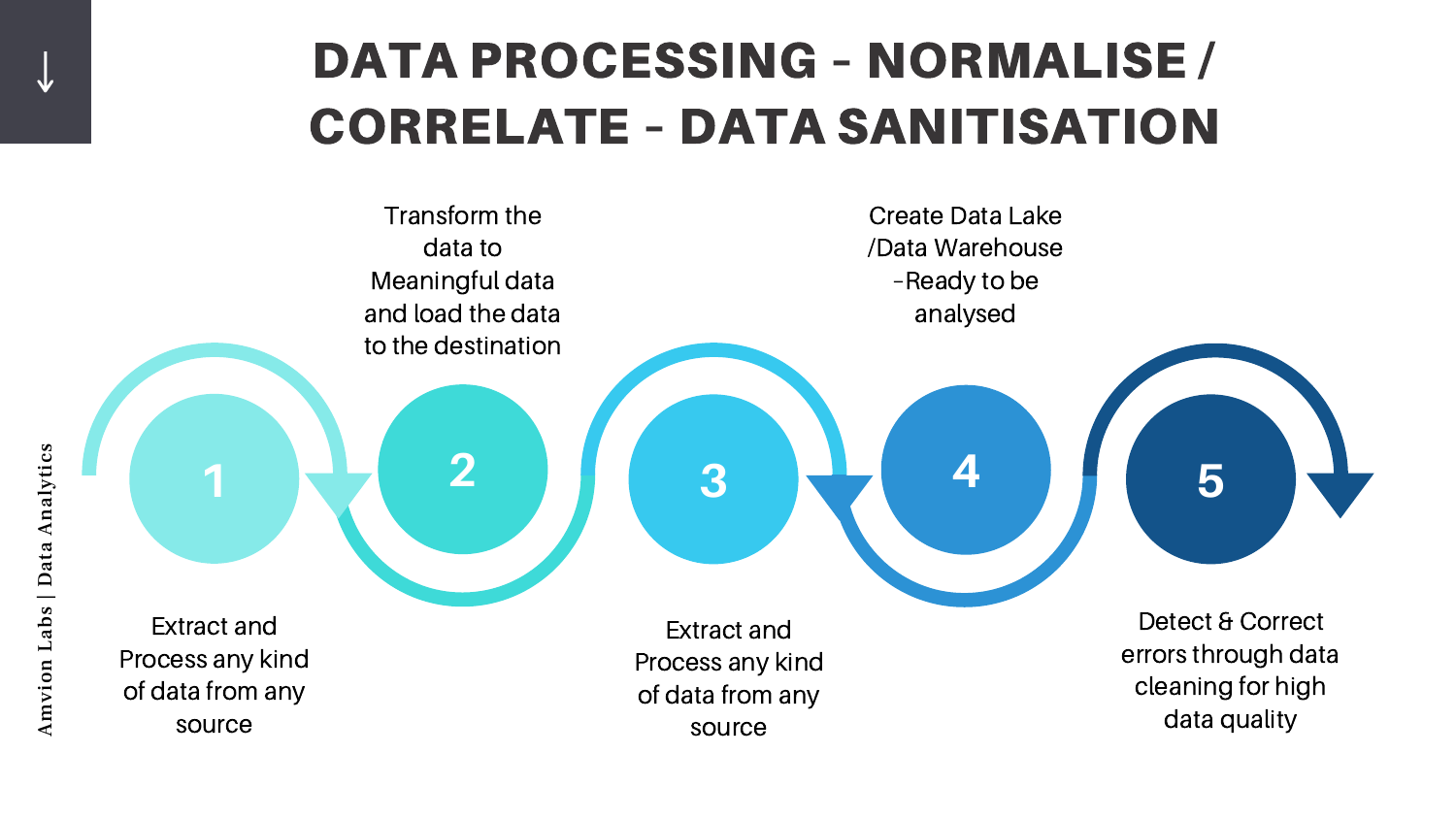# Data Analytics

Describing or summarizing the existing data using BItools to better understand waht is going on or what has happened

Focus on past performance to determine what happened and why. The result of analysis will be projected on Analytics dashboard

 $\bf \Xi$ v i o  ${\bf \Xi}$ ہ<br>ھ  $\overline{\mathbf{C}}$ s |  $\overline{\mathsf{d}}$ a<br>g  $\blacktriangleright$  $\bf \Xi$ alytic s

 $\blacktriangleright$ 

Predictive analytics used to recommend one or more course of action on analyzing data for moredesirable outcomes

Emphasize on predicting the possible outcomeusing stastical models and machine learning techniques

#### **Descriptive Analytics**

#### **Prescriptive Analytics**

#### **Predictive Analytics**

#### **Diagnostic Analytics**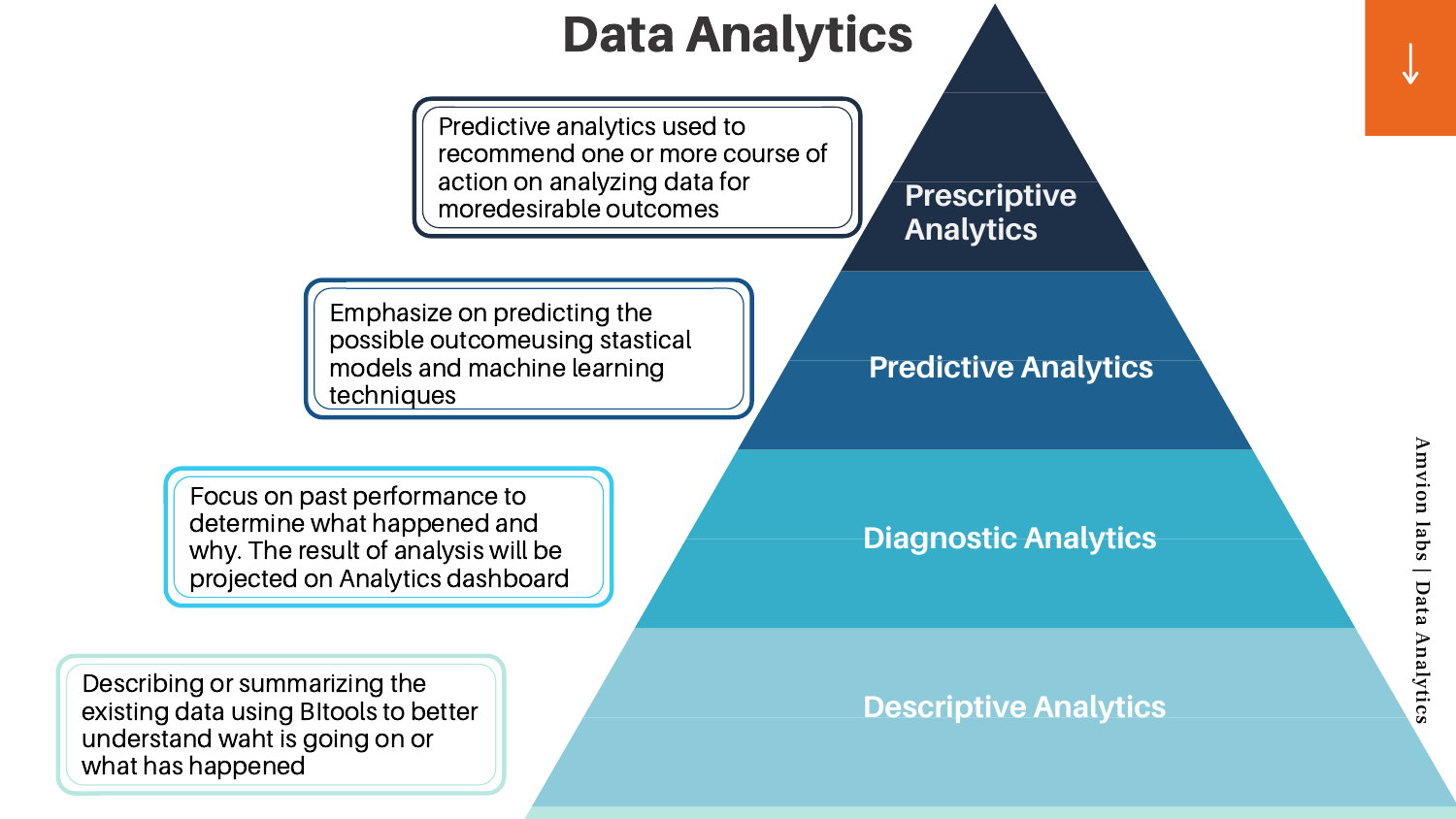Improved flexibility and greater capability in order to react to change both within the business & market

 $\overline{\mathbf{3}}$ 

Deeper Understanding of customer requirements, building better business relationships

 $\blacksquare$ 

Increased awareness of risk, enabling implementatio n of preventive measures

 $\overline{\mathbf{2}}$ 

 $\cdot$   $\blacksquare$  $\mathbf \omega$ ທ









# BENEFITS OF DATA ANALYTICS

Identify more with efficient **Business** Analysis





#### Make Smarter and Quicker business decisions, backed-up by microscopic insights

5

 $\boldsymbol{6}$ 

Better insight to the Financial Performance of the business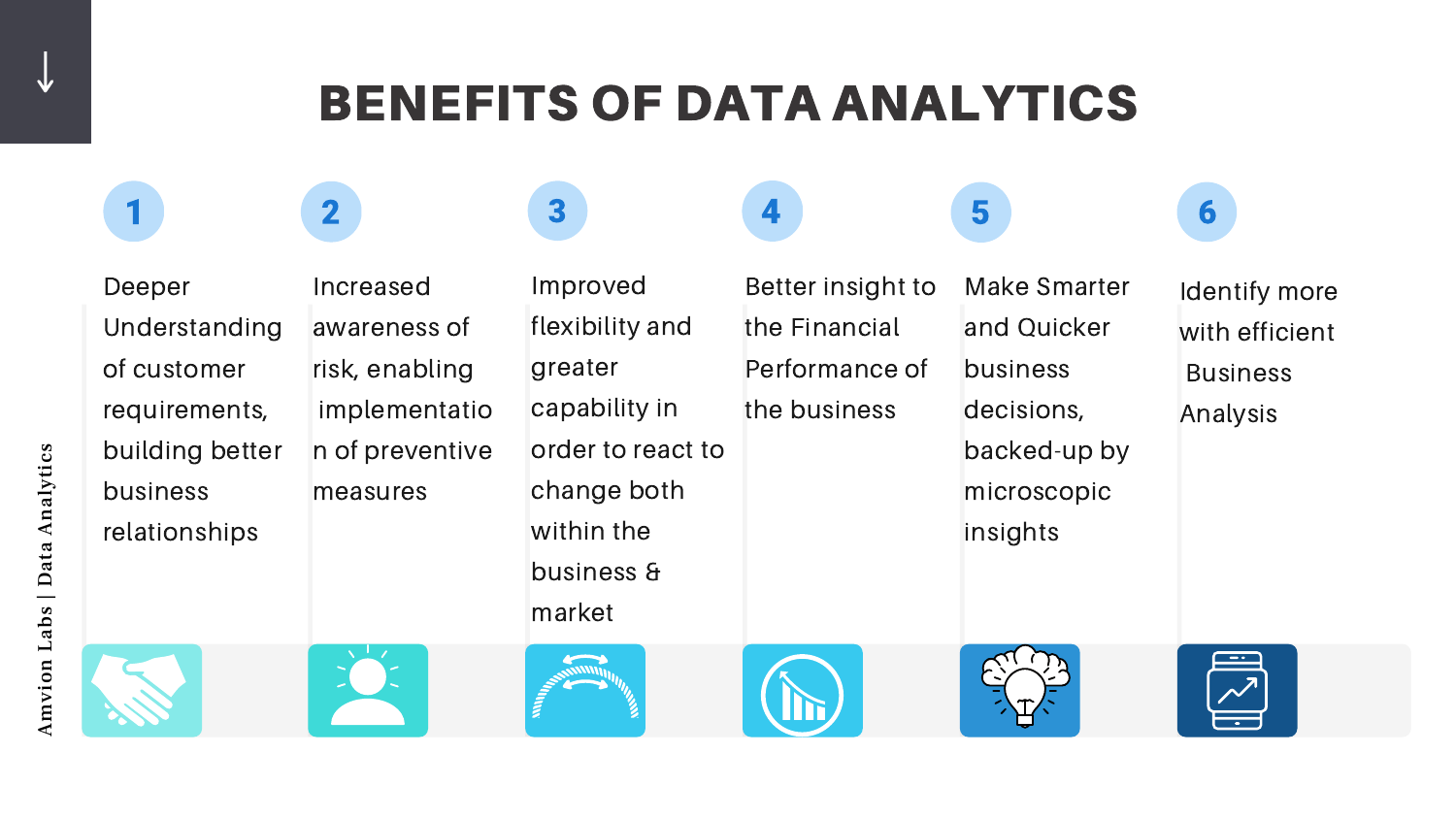# Automated & AI / ML Algorithmic **Scientific Analytics**

- Continuously improve predictive output using Machine Learning **Algorithms**
- N o Human intervention. Automation of process can be implemented based on reports
- Using AI/ML science and handle multi-dimensional and large amount of data in wide range of application



Amvion mvion labs | Data Analytics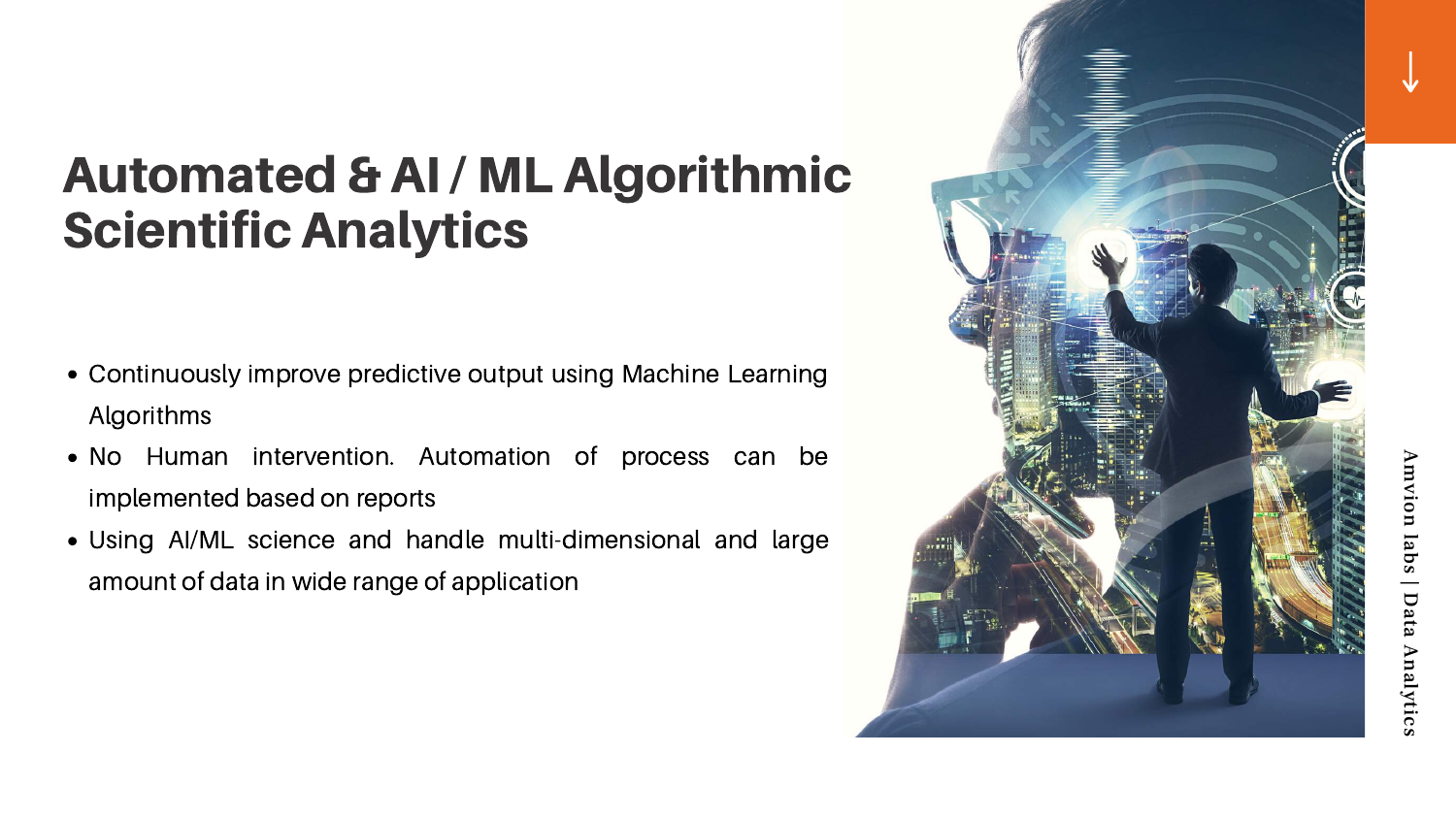



 $\blacktriangleleft$  ${\bf n}$  $\mathcal{\bar{V}}$ on $\Box$ aع s | D at $\mathbf \sigma$  $\blacktriangleleft$  $\boldsymbol{\Pi}$ al y ti  $\mathbf \omega$ 

ທ

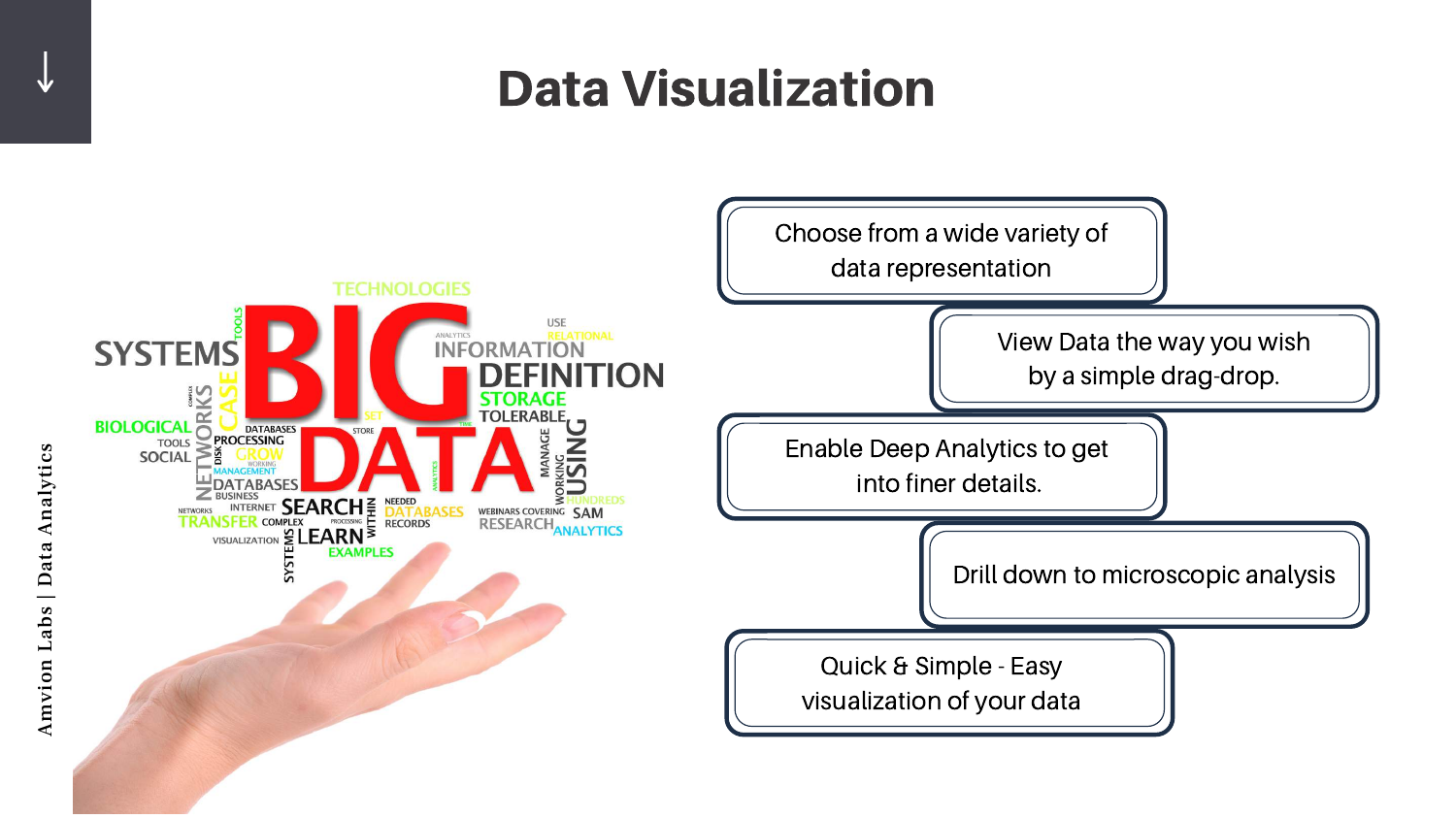# Data Analytics -TOOLS and SERVICES USED















# $\overline{\mathbf{v}}$

# Pinpoint®



#### ableau

 $\blacktriangleright$  $\bf \Xi$ v i o  $\bf \Xi$ ہ<br>ھ  $\overline{\mathbf{C}}$  $\boldsymbol{\omega}$ |  $\blacktriangledown$ a<br>a  $\blacktriangleright$  ${\bf \Xi}$ alytic s